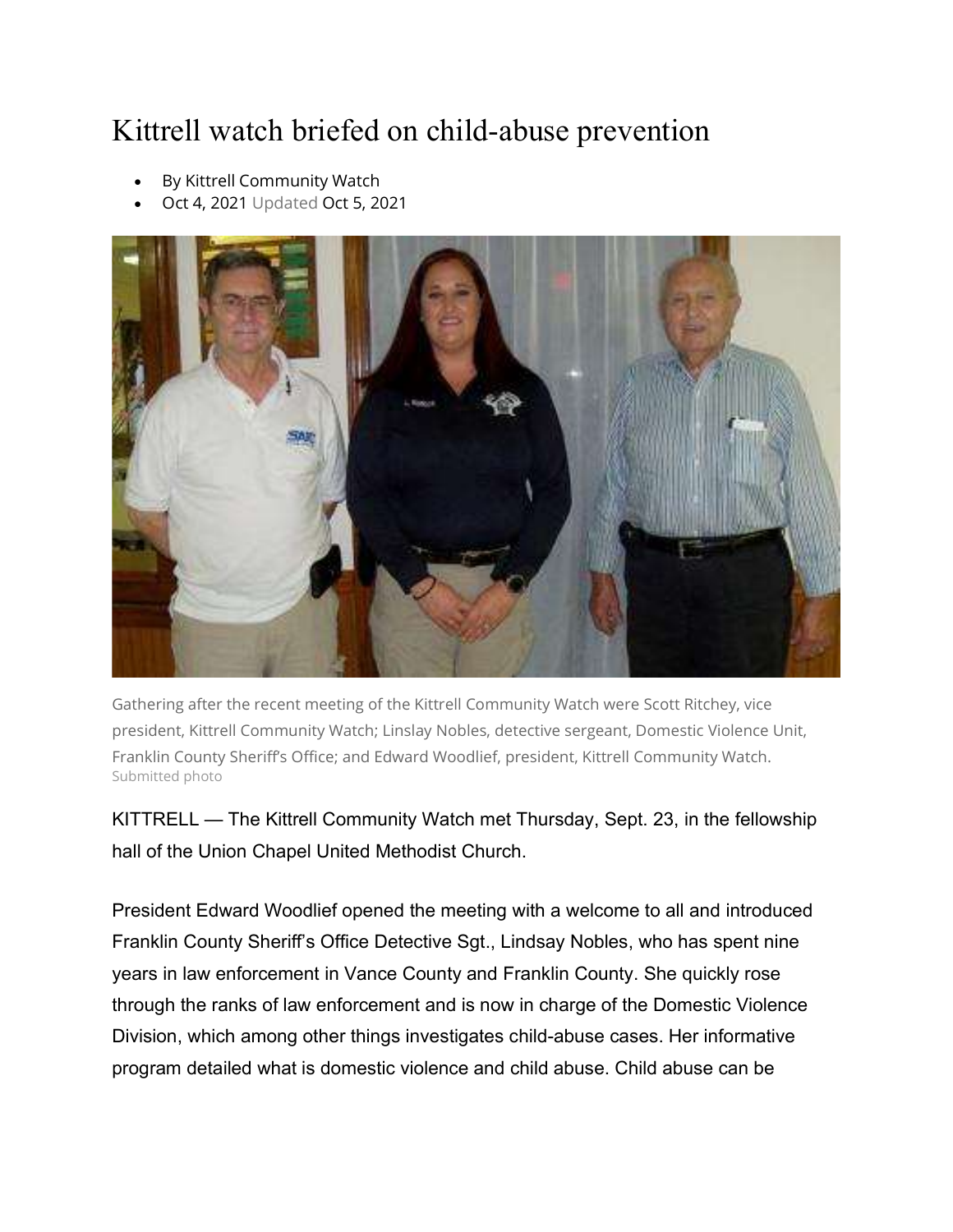physical, emotional and sexual, and can include neglect or or a lack of supervision that puts a child at risk. It can also be pornography shown on computer or cell phone.

State law mandates that everyone has the legal duty to report child abuse, including physicians and hospitals, schools and day care centers. Even photo or film processors are mandated to report inappropriate pictures of or the development of them. You can report such acts, or even suspicions, by calling 911, the Department of Social Services, writing an anonymous letter or talking to any law enforcement department. Law enforcement and Child Protective Services work very close together.

A child abuse/sexual assault case is reported every nine minutes in the United States and 65,000 assaults occur each year. Seventy three% of sexual abuse victims don't tell for over a year, 45% don't tell for over five years, and some never tell. These assaults have a long-term impact on the child's physical and mental stability.

Child abuse and neglect can take many forms, such as child witnessing a violent encounter between parents or persons who are in a relationship in rearing the child. Assault cases don't discriminate, but happen more often in rural settings and are higher when the caretaker is unemployed or lives in a lower socioeconomic environment.

Perpetrators involved in these assaults can be anyone: father, mother, grandmother, grandfather, aunt, uncle, caregiver, a trusted family friend, teacher or coach, and other highly respected members of the community such as priests, clergy, doctors or lawyers. Victims often know and trust these people, as they are in their everyday lives. The perpetrator looks for a quiet, lonely child or seeks out children who are very trusting or seeking approval. They often "groom" the child by buying gifts for the child, taking the child for outings and often establish a good relationship with the child's family.

Know your child and know where they are and what they are doing at all times. If your child tells you something, listen — don't question the child intently as this could lead to